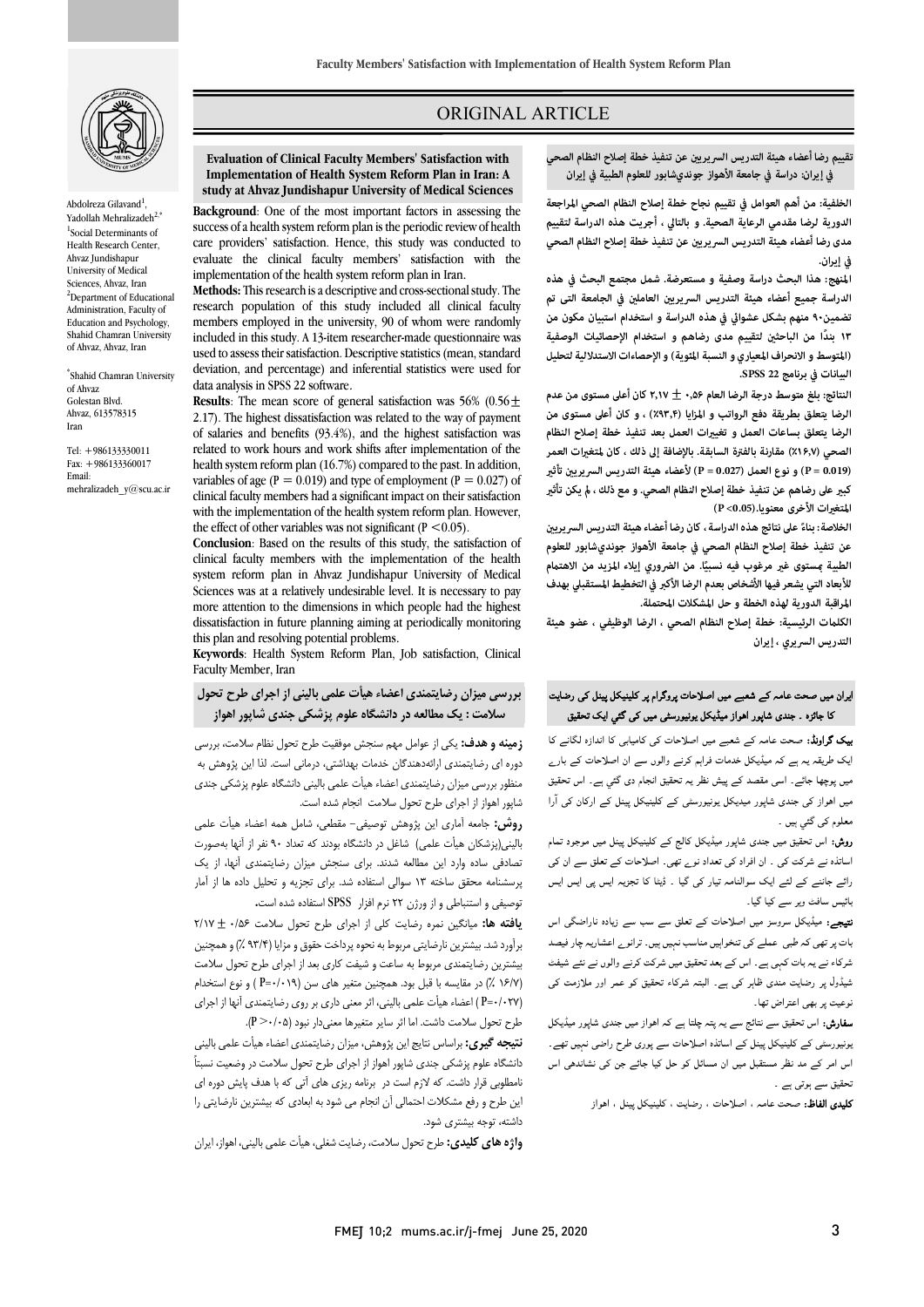### **INTRODUCTION**

 Manpower is the main asset of any organization demonstrating continuation of life. In fact, the productivity and efficiency of any organization depend on the organizational behavior and manpower performance in that the goals of that organization (1). Motivated manpower is the most important factor in productivity, and employees' motivation is also enhanced by increased levels of employee's morale and job satisfaction (2). In Iran, over the transformations, one of the most important of which is the integration of medical education into healthcare service in 1985 (3). In addition, one of the recent changes in this area is the implementation of the health system transformation following seven service packages: reducing payment of patients' being hospitalized, supporting physicians staying at deprived areas, attendance of specialist physicians in public public hospitals, improving the quality of business services of visiting in public hospitals, normal delivery promotion program, and financial protection program (4). Studies have indicated that the health system transformation plan has succeeded in achieving its primary and most important goal pockets (4). However, some other studies have shown that health care personnel do not have satisfaction with the implementation of the health system reform plan in Iran (5). Providing high-quality and effective educational and services of every country and is always taken into consideration in macro planning. The most important guarantee for the success of the health system transformation plan is to pay and faculty members. Investigating their satisfaction can help designers and executives to better understand its strengths and weaknesses, so they can seek to improve it. Therefore, this study was conducted to evaluate the satisfaction of Medical Sciences with the implementation of the health organization, so it would be possible to take steps to achieve past 4 decades, medical education has undergone many plan in early 2014. The project was implemented in the hospitals over 64 beds, improving the quality of hoteling in which is reducing the level of payments from the patients' in the health area has always been the most important aspect attention to health service providers, including physicians clinical faculty members of Ahvaz Jundishapur University of system reform plan in the academic year of 2018-2019.

## **METHODS**

 $\overline{a}$ southwestern Iran is one of the type 1 universities of the Ministry of Health and Medical Education having 660 faculty members at the present time (formal, contracted, committed, and conscripted). Almost half of faculty members are them are working at clinical school, and one-third of them are faculty members. The present study was a descriptive cross-sectional study conducted in the academic year of 2018-2019. The research population included all clinical Medical Sciences. A total of clinical faculty members working in all teaching hospitals of Ahvaz Jundishapur University of Medical Sciences with at least one year of employment history. Ahvaz Jundishapur University of Medical Sciences in working at medical school in the university, two-thirds of faculty members working at Ahvaz Jundishapur University of

 The Specialty level of education and assistant professor of the research and taking their oral consent to the samples studied, they were ensured that the obtained information would be protected and that individuals could be excluded criteria were the clinical faculty members willing to of their work. Withdrawing from the study and being a clinical faculty member under one year of work experience were considered the exclusion criteria. Questionnaires were distributed among clinical faculty members in 5 teaching workplace. Finally, 90 completed questionnaires were collected among all the questionnaires distributed after excluding incomplete questionnaires. Data collection tools including a demographic questionnaire and a researcher- studies and interviews through Delphi method with 16 of clinical faculty members who had the highest involvement in the health system reform plan (by convenience judgmental Sampling method). Individuals' personal information level, type of employment, employment history, academic rank and place of employment, and type of service (full-time or geographically full time). The researcher-made frequently considered items by clinical faculty members. The questionnaire consisted of 13 four-option questions (strongly disagree  $= 0$ , disagree  $= 1$ , somewhat  $= 2$ , agree  $= 3$ , and strongly agree  $= 4$ ), scored on a 5-point Likert scale. The minimum score was zero and the maximum score faculty members with the health system reform plan. The face and content validity of the questionnaire was assessed and approved by experts and its reliability was assessed and observe the ethical principles, unanimous questionnaires samples were provided for faculty members and the confidentiality of the information was ensured them and the questionnaires were collected after their completion. Descriptive statistics (mean, standard deviation, and degree were selected randomly. After stating the objectives at any time if they did not wish to cooperate. The inclusion participate in the research and having passed at least one year hospitals of the university in their different shifts in made questionnaire were prepared based on previous (according to Table 1) included age, gender, educational questionnaire included 13 major questions about the most was 4 and higher scores indicated higher satisfaction of confirmed by Cronbach alpha coefficient of 81%. In order to percentage) and inferential statistics were used for data analysis in SPSS 22 software.

## **RESULTS**

j

 in the study. According to the table, 72 (80%) were male and 18 (20%) were female. Other demographic characteristics of As shown in Table 1, a total of 90 respondents were included the samples are summarized in this table.

í j

 As shown in Table 2, 0% of clinical faculty members of Ahvaz agree and agree) and 73.3% disagree (disagree and strongly disagree) with the health system reform plan. The mean score of general satisfaction of clinical faculty members of Ahvaz Jundishapur University of Medical Sciences was 56%  $(0.50 \pm 2.17)$ . The highest sausiaction was related to work<br>hours and work shifts after implementation of health system reform plan (16.7%) compared to the past, and the highest Jundishapur University of Medical Sciences agree (strongly  $(0.56 \pm 2.17)$ . The highest satisfaction was related to work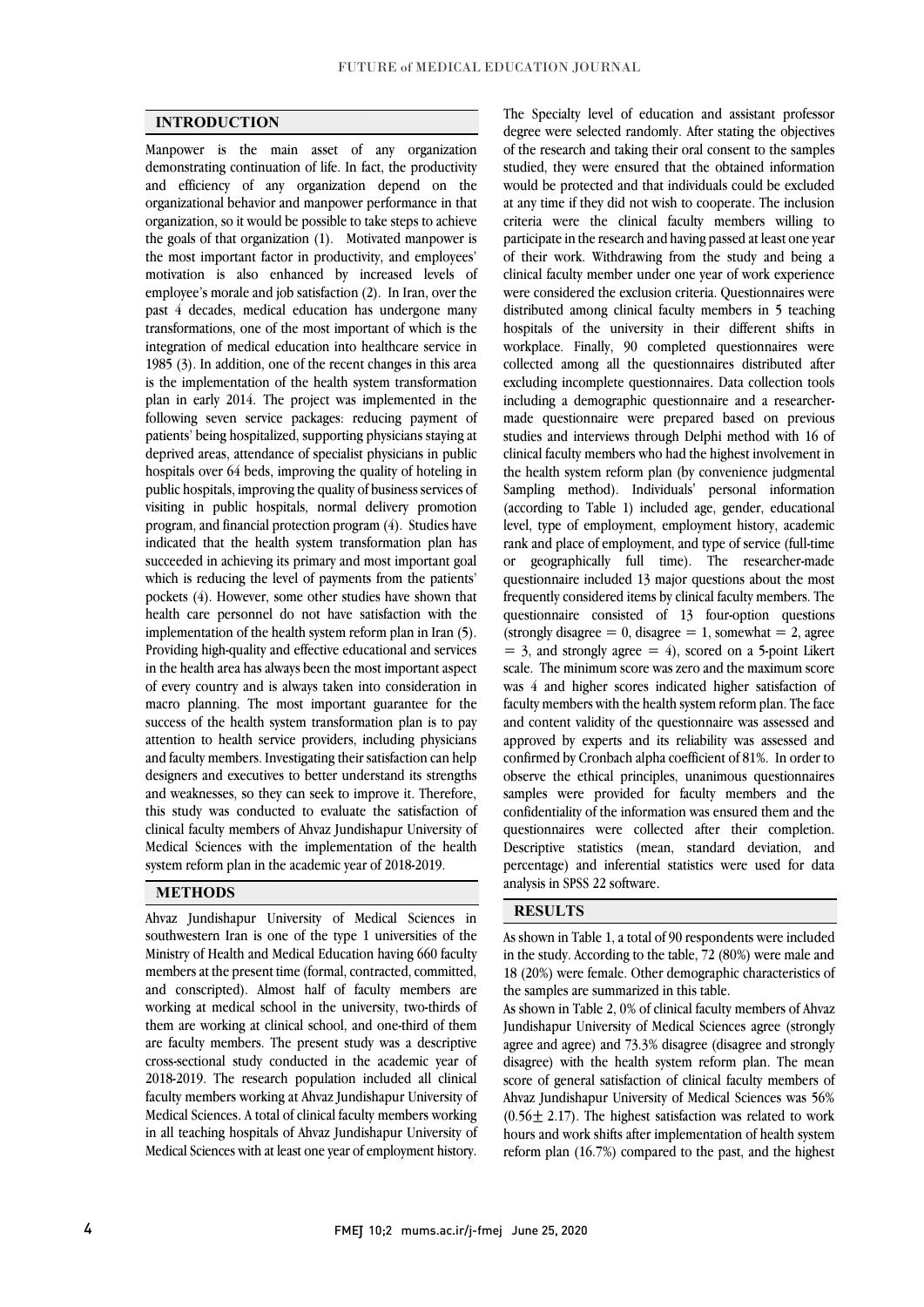| Table 1. Individual characteristics of research sample |                            |               |      |  |  |
|--------------------------------------------------------|----------------------------|---------------|------|--|--|
| <b>Variables</b>                                       | N                          | $\frac{0}{0}$ |      |  |  |
| Gender                                                 | Male                       | 72            | 80   |  |  |
|                                                        | Female                     | 18            | 20   |  |  |
| Age                                                    | Under 40 years             | 36            | 40   |  |  |
|                                                        | $40-50$ years              | 30            | 33.3 |  |  |
|                                                        | Over 50 years              | 24            | 26.7 |  |  |
| Education                                              | Specialty                  | 24            | 26.7 |  |  |
|                                                        | Fellowship                 | 14            | 15.5 |  |  |
|                                                        | Sub-Specialty              | 52            | 57.8 |  |  |
| Employment                                             | Under 10 years             | 48            | 53.3 |  |  |
| history                                                | Over 10 years              | 42            | 46.7 |  |  |
|                                                        | <b>Assistant Professor</b> | 65            | 72.2 |  |  |
| Academic Degree                                        | Associate Professor        | 16            | 17.8 |  |  |
|                                                        | Professor                  | 9             | 10   |  |  |
|                                                        | Permanent                  | 36            | 40   |  |  |
| Type of<br>Employment                                  | Temporary-to-<br>permanent | 36            | 40   |  |  |
|                                                        | Service commitment         | 18            | 20   |  |  |
|                                                        | Imam Khomeini              | 33            | 36.7 |  |  |
| Location<br>(Hospital)                                 | Abuzar                     | 12            | 13.3 |  |  |
|                                                        | Razi                       | 15            | 16.7 |  |  |
|                                                        | Golestan                   | 30            | 33.3 |  |  |
|                                                        | Yes                        | 45            | 50   |  |  |
| Having Clinic                                          | N <sub>0</sub>             | 45            | 50   |  |  |

dissatisfaction was related to the way of payment of salaries and benefits (93.4%).

As shown in Table 3, variables of age  $(P = 0.019)$  and employment type ( $P = 0.027$ ) of clinical faculty members had a significant effect on their satisfaction with the Implementation of the health system ferorm plan. However, the effect of gender, educational status, employment history, academic rank, hospital of work place and having or not having a personal clinic (full time or geographically full time) for clinical faculty members had no impact on their satisfaction with the implementation of the health system l implementation of the health system reform plan. However, reform plan and it was not significant ( $P > 0.05$ ).

 $\overline{a}$ 

l.

## **DISCUSSION**

 Our research is valuable because until now there were not many studies concerning the evaluation of the einheal factily<br>members' satisfaction with the implementation of the health system reform plan in Iran. This study was conducted at one of Iran's largest medical universities. Based on the results of this study, the satisfaction of clinical faculty members with Ahvaz Jundishapur University of Medical Sciences was at a relatively undesirable level. The highest dissatisfaction was related to the way of payment of salaries and benefits, while the highest satisfaction was related to work hours and work shifts after implementation of the health system reform plan of employment of clinical faculty members had a significant effect on their satisfaction with the implementation of the many studies concerning the evaluation of the clinical faculty the implementation of the health system reform plan in compared to the past. In addition, variables of age and type health system reform plan.

 Studies have shown that Iran's medical education system and However, the effect of other variables was not significant.

| Table 2. Evaluation of clinical faculty members' satisfaction with health system reform plan                                                                                                                           |                            |          |                   |                 |                                    |  |
|------------------------------------------------------------------------------------------------------------------------------------------------------------------------------------------------------------------------|----------------------------|----------|-------------------|-----------------|------------------------------------|--|
| <b>Items</b>                                                                                                                                                                                                           | <b>Strongly</b><br>Agree   | Agree    | Somewhat<br>Agree | <b>Disagree</b> | <b>Strongly</b><br><b>Disagree</b> |  |
|                                                                                                                                                                                                                        | <b>Number (Percentage)</b> |          |                   |                 |                                    |  |
| 1- Implementing a health system reform plan has had a positive<br>impact on my educational activities.                                                                                                                 | 0(0)                       | 9(10)    | 15(16.7)          | 48(53.3)        | 18(20)                             |  |
| 2. Implementing a health system reform plan has had a positive<br>impact on my research activities.                                                                                                                    | 0(0)                       | 9(10)    | 12(13.3)          | 51(56.7)        | 18(20)                             |  |
| 3. Are you satisfied with the number of clients after health system<br>reform plan?                                                                                                                                    | 0(0)                       | 9(10)    | 27(30)            | 42(46.7)        | 6(6.7)                             |  |
| 4- Are you satisfied with the quality of diagnostic and therapeutic<br>activities after implementing the health system reform plan?                                                                                    | 3(3.3)                     | 9(10)    | 36(40)            | 30(33.3)        | 12(13.3)                           |  |
| 5-Are you satisfied with the way of dealing with your<br>recommendations and demands (related to the health system reform<br>plan)?                                                                                    | 0(0)                       | 3(3.3)   | 36(40)            | 36(40)          | 15(16.7)                           |  |
| 6. Are you satisfied with the treatment patients and their caregivers<br>after health system reform plan compared to before?                                                                                           | 0(0)                       | 6(6.7)   | 27(30)            | 30(33.3)        | 27(30)                             |  |
| 7. Are you satisfied with the trainings provided on the details of the<br>health system reform plan?                                                                                                                   | 0(0)                       | 12(13.3) | 30(33.3)          | 39(43.3)        | 9(10)                              |  |
| 8- Are you satisfied with the accommodation facilities of your<br>workplace compared to before implementing a health system reform<br>plan?                                                                            | 0(0)                       | 3(3.3)   | 36(40)            | 30(33.3)        | 18(20)                             |  |
| 9. If you were active in the private health sector before the health<br>system reform plan, were you satisfied with change in your position<br>after the transformation plan (lack of activity in the private sector)? | 3(3.3)                     | 12(13.3) | 9(10)             | 27(30)          | 15(16.7)                           |  |

L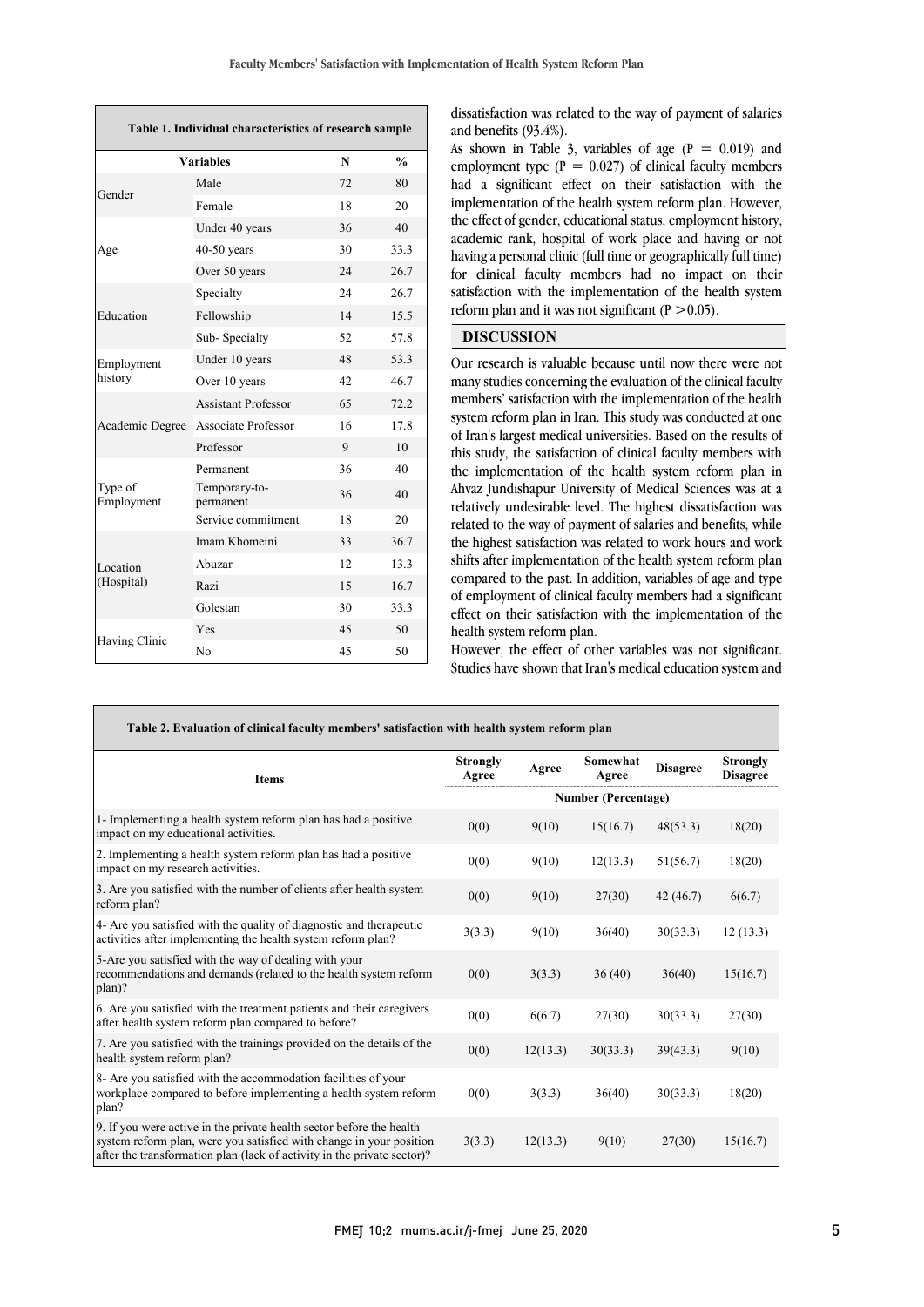## FUTURE of MEDICAL EDUCATION JOURNAL

| <b>Table 2. Continued</b>                                                                                                                                                                                                        |                            |          |                   |                 |                                    |
|----------------------------------------------------------------------------------------------------------------------------------------------------------------------------------------------------------------------------------|----------------------------|----------|-------------------|-----------------|------------------------------------|
| <b>Items</b>                                                                                                                                                                                                                     | <b>Strongly</b><br>Agree   | Agree    | Somewhat<br>Agree | <b>Disagree</b> | <b>Strongly</b><br><b>Disagree</b> |
|                                                                                                                                                                                                                                  | <b>Number (Percentage)</b> |          |                   |                 |                                    |
| 10- Are you satisfied with your work hours and shifts after<br>implementing a health system reform plan?                                                                                                                         | 0(0)                       | 15(16.7) | 30(33.3)          | 33(36.7)        | 9(10)                              |
| 11. Are you thinking that the number of specialist physician of the<br>hospital proportional to health system reform plan?                                                                                                       | 0(0)                       | 3(3.3)   | 24(26.7)          | 33(36.7)        | 30(33.3)                           |
| 12. Are you satisfied with your payments and benefits after<br>implementing a health system reform plan?                                                                                                                         | 0(0)                       | 3(3.3)   | 3(3.3)            | 42(46.7)        | 42(46.7)                           |
| 13-How do you evaluate the satisfaction of clinical faculty members<br>(other colleagues) with the implementation of the Are you satisfied<br>with your payments and benefits after implementing a health system<br>reform plan? | 0(0)                       | 0(0)     | 24(26.7)          | 45(50)          | 21(23.3)                           |

| Table 3. Evaluation of the effect of demographic variables of clinical faculty members on their satisfaction with<br>implementation of health system reform plan |                            |      |           |                         |         |
|------------------------------------------------------------------------------------------------------------------------------------------------------------------|----------------------------|------|-----------|-------------------------|---------|
| <b>Variables</b>                                                                                                                                                 |                            | Mean | <b>SD</b> | test                    | P-value |
| Gender                                                                                                                                                           | Male                       | 28   | 6.72      |                         | 0.735   |
|                                                                                                                                                                  | Female                     | 26.8 | 9.23      | Two-sample t test       |         |
|                                                                                                                                                                  | Under 40 years             | 23.8 | 5.67      |                         | 0.019   |
| Age                                                                                                                                                              | $40-50$ years              | 30.5 | 7.11      | Analysis of<br>variance |         |
|                                                                                                                                                                  | Over 50 years              | 32   | 7.07      |                         |         |
| Education                                                                                                                                                        | Specialist                 | 29.6 | 7.93      |                         | 0.651   |
|                                                                                                                                                                  | fellowship                 | 26.6 | 5.32      | Analysis of<br>variance |         |
|                                                                                                                                                                  | Specialized PHD            | 26.8 | 7.36      |                         |         |
| History                                                                                                                                                          | Under 10 years             | 27   | 7.39      |                         | 0.511   |
|                                                                                                                                                                  | Over 10 years              | 28.8 | 6.73      | Two-sample t test       |         |
| Academic rank                                                                                                                                                    | <b>Assistant Professor</b> | 26.7 | 6.44      |                         | 0.253   |
|                                                                                                                                                                  | Associate Professor        | 31.2 | 10.52     | Analysis of<br>variance |         |
|                                                                                                                                                                  | professor                  | 32.7 | 7.23      |                         |         |
| Employment history                                                                                                                                               | Official                   | 32.6 | 7.63      |                         | 0.027   |
|                                                                                                                                                                  | Contractual                | 25.4 | 5.11      | Analysis of<br>variance |         |
|                                                                                                                                                                  | Committed to service       | 25   | 7.64      |                         |         |
| Service place at hospital                                                                                                                                        | Imam Khomeini              | 27.8 | 6.61      |                         | 0.550   |
|                                                                                                                                                                  | Abuzar                     | 23.7 | 6.75      | Analysis of             |         |
|                                                                                                                                                                  | Razi                       | 24.8 | 6.06      | variance                |         |
|                                                                                                                                                                  | Golestan                   | 28.3 | 5.37      |                         |         |
| Having clinic                                                                                                                                                    | yes                        | 27.9 | 5.08      |                         |         |
|                                                                                                                                                                  | N <sub>o</sub>             | 28.5 | 9.2       | Two-sample t test       | 0.827   |

health services need to be reformed (5, 6). The Health Reform Program began in Turkey in 2002, and it started in Thailand in 2003; however, it started as the Iranian Transformation Plan in Iran in 2014. In these three countries, service recipients were satisfied; however, the providers of health services were less satisfied (7, 8). Based on the results of this study, the satisfaction of clinical faculty members with the implementation of the health system reform plan in Ahvaz Jundishapur University of Medical Sciences was at a

 related to the way of their payment and benefits after implementing the health system reform plan. A study conducted by Heydarzadeh et al at Rafsanjan University of relatively undesirable level. Their highest dissatisfaction was Medical Sciences in the center of Iran also showed that most physicians were dissatisfied with the implementation of the health system reform plan and the highest dissatisfaction was related to the way of payment of salaries and benefits (9). The study conducted by Gholami et al also showed that the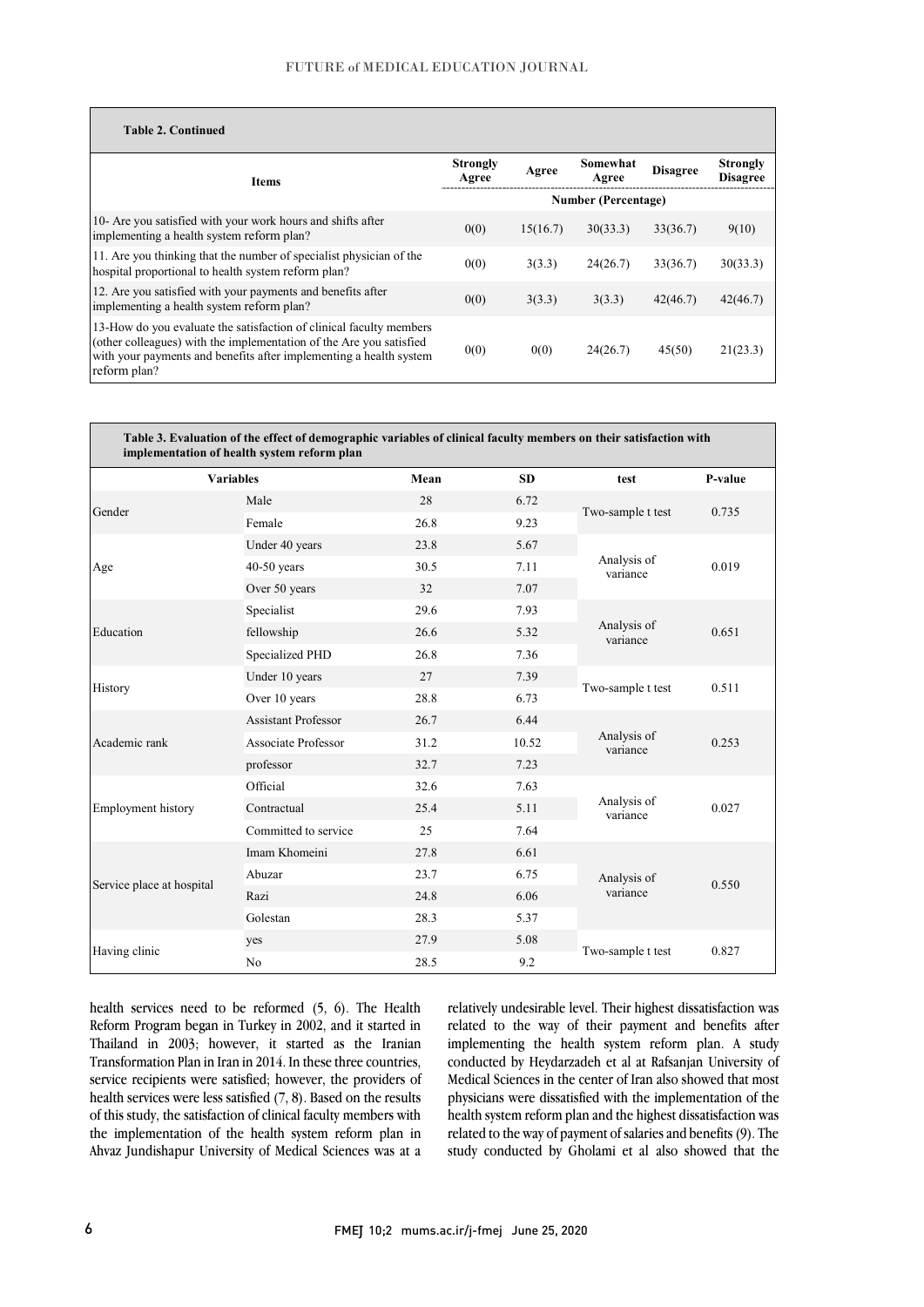highest dissatisfaction in the staff of teaching hospitals of Qazvin University of Medical Sciences in Iran was the way of payment of salaries and benefits after the implementation of the health system reform plan (2). Moreover, Bastani et al showed that only 56 percent of physicians in a teaching hospital in Shiraz University of Medical Sciences in the center of Iran were satisfied with the health system reform plan (10). Their results are in line with those of our study. Numerous similar studies have also been conducted among nurses indicating their dissatisfaction with the implementation of this plan (11-14). Shariati et al conducted a study to evaluate nurses' satisfaction with the implementation of health system transformation plan in teaching hospitals of Ahvaz in southwestern Iran. The results of this study showed that 83.1% were dissatisfied, 16.4% had moderate satisfaction and 0.5% was completely satisfied. In this study, most nurses were dissatisfied with the implementation of the health system reform plan (11). Bahman Ziyari et al also conducted a study to evaluate the level of nurses' satisfaction with the implementation of the health system transformation plan in Shiraz teaching hospitals in the center of Iran. The research conducted by Ghorbani Nia et al also showed that many nurses in Pasteur Hospital in Bam city in 2015 were not satisfied with the implementation of the health system reform plan (13). The study conducted by Nakhee et al also showed that many nurses working in hospitals affiliated with Birjand University of Medical Sciences in northeastern Iran were not satisfied with the implementation of this plan (14). In a review study conducted by Gilavand in 2017, it was found that most nurses working in Iran's medical universities were dissatisfied with the implementation of this plan (5). This study also showed that the age of clinical faculty members had a significant effect on their satisfaction with health plan implementation. The results of the research conducted by Nakhee also showed that satisfaction of the nurses aged over 40 years was more than that of other age groups (14). Moreover, in the study conducted by Bastani, there was a significant and inverse correlation between age and their satisfaction with health plan implementation (10).

Despite its advantages, the health system reform plan has some disadvantages leading to dissatisfaction of interest groups, so it needs periodic monitoring and evaluation. Uncertainty in level of health services on one hand and the limited resources of this area, on the other hand, have always created challenges and disruptions in the Iranian health care system. These challenges have led to physicians' dissatisfaction. They need to cope with the large volume of clients and tolerate delays in payment of their wages. Therefore, in the financial dimension, increasing the dissatisfaction of medical staff following the injustice of payments and the lack of sustainable resources to continue the project can be considered as the main challenges of this plan. Hence, given the importance of continuing the health system reform plan and the necessity of reviewing its executive processes with the pathological approach and developing effective interventions to reform the implementation strategies and executive plans, strategic counseling of health system transformation plan has been determined by Minister of Health and Medical Education in 2017 to resolve some design challenges. However, it is necessary to pay more attention to the dimensions in which there is the highest dissatisfaction in future planning which aims to periodically monitor this plan and resolve potential problems.

The limitation of the present study is this study was conducted only at one of Iran's largest medical universities and authors are not sure to extend the results of this study to all medical universities in Iran.

**Ethical considerations:** Ethical issues (Including plagiarism, informed consent, misconduct, data fabrication and/or falsification, double publication and/or submission, redundancy, etc.) have been completely observed by the authors.

### **ACKNOWLEDGEMENT**

The researchers appreciate all the clinical faculty members of Ahvaz Jundishapur University of Medical Sciences for their cooperation in this research.

**Financial Support:** This research was derived from the research project approved by Deputy of Research and Technology of Ahvaz Jundishapur University of Medical Sciences with number SDH-9706 and Ethics Code of IR.AJUMS.REC.1397.370.

**Conflicts of interest:** The authors declare that they have no competing interests.

#### **REFERENCES**

1. Mehralizadeh Y. New Management Theories (Theoretical and Practical Foundations), Shahid Chamran University of Ahvaz; Ahvaz, 2016. Persian.

2. Gholami S, Oveisi S, Ghamari F, Ghorban Etedal M, Rajaee R. Study of Educational Hospital Employees' Satisfaction with the Administration of the Health Reform Plan in Ghazvin. Electron Physician 2015; 7(7): 1500–504.

3. Gilavand A, Mehralizadeh Y, Hosseinpour M, Torabipour A. A Review on Pathology of the Integration of Medical

Education System with Health Services at Iran's Ministry of Health and Medical Education. Future Med Educ J. 2018; 8(3): 47- 56.

4. Mehralizadeh Y, Gilavand A, Sheykhi Alizadeh M, Hajizadeh K. Evaluation of the Health System Reform Plan In Iranian Universities of Medical Sciences in Terms of Community Empowerment: A Review If there are images in this attachment, they will not be displayed. Download the original attachment. Indo American Journal of Pharmaceutical Sciences 2017; 4(12): 4566-79.

5. Gilavand A. Studying Nurses' Satisfaction with the Health System Development Plan at Iranian Universities of Medical Sciences: A Review. Indo American Journal of Pharmaceutical Sciences 2018; 05(03): 1404-408.

6. Gilavand A, Maraghi E. Assessing the Quality of Educational Services of Iranian Universities of Medical Sciences Based on SERVQUAL's Evaluation Model: A Systematic Review and Meta-analysis. Iranian Journal of Medical Sciences 2019;44 (4):273-84.